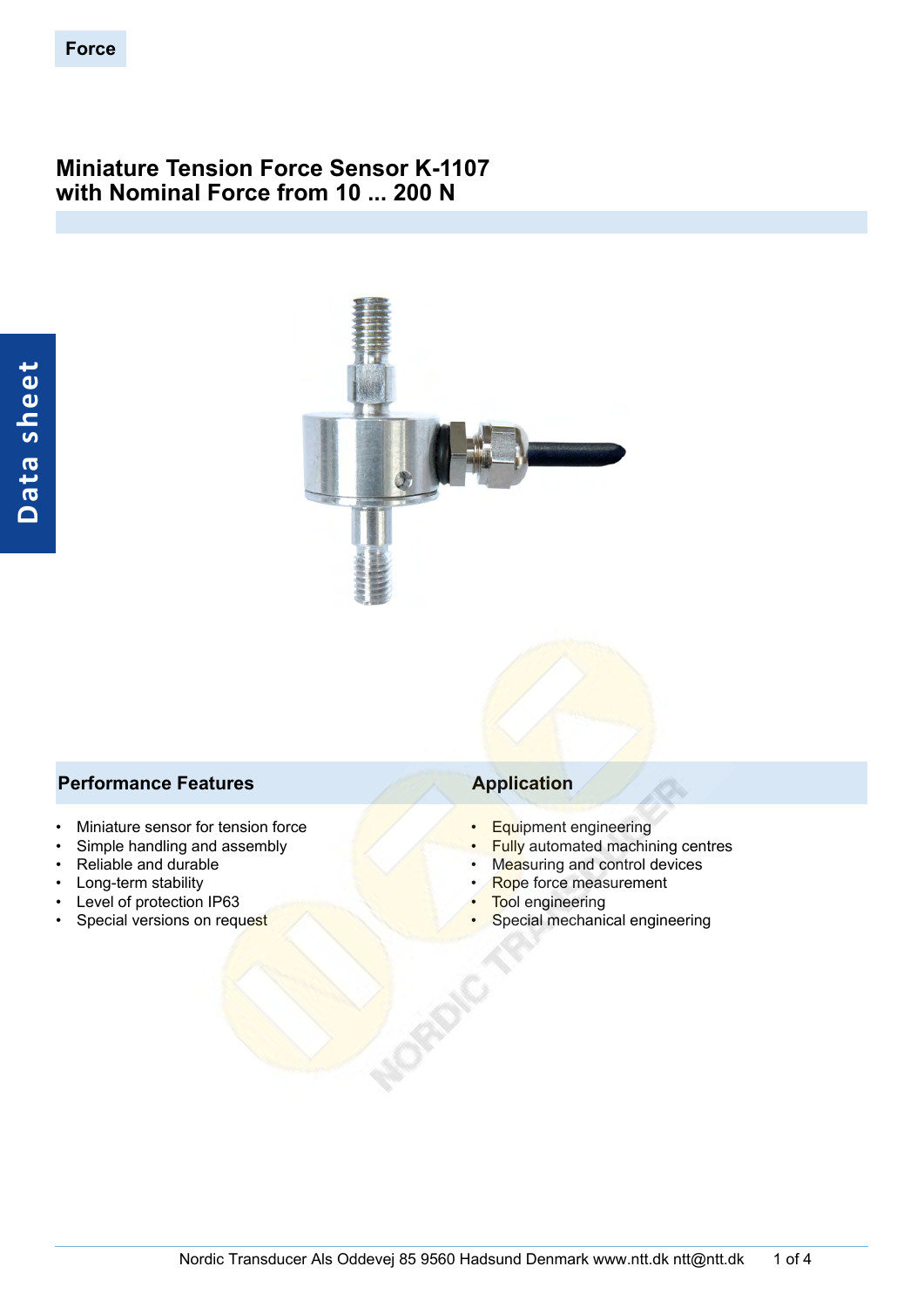## **Dimensions of K-1107 in mm**



| Article-No. | Nominal Force [N] | Weight [kg] |
|-------------|-------------------|-------------|
| 104894      | 10                |             |
| 104108      | 20                |             |
| 101534      | 50                | 0.2         |
| 105488      | 100               |             |
| 102554      | 200               |             |

# **Pin Connection**

| <b>Electrical connection</b> |        |   |  |
|------------------------------|--------|---|--|
| Excitation (-)               | green  |   |  |
| Excitation $(+)$             | brown  |   |  |
| Signal (+)                   | yellow |   |  |
| Signal (-)                   | white  |   |  |
| Control signal (option)      | grey   |   |  |
| Shield                       | shield | ⊌ |  |
|                              |        |   |  |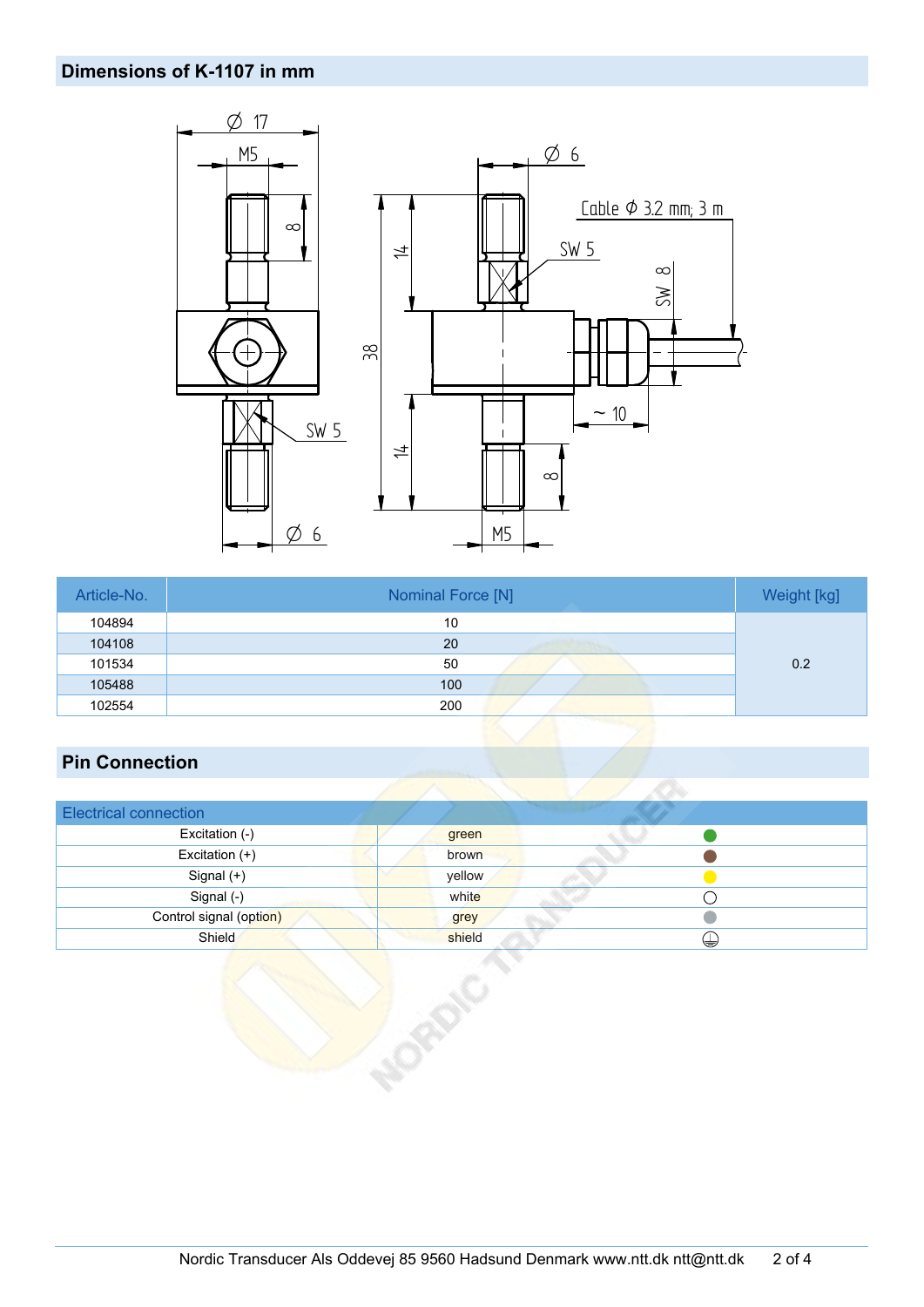## **Technical Data acc. to VDI/VDE/DKD 2638**

| <b>Miniature Tension Force Sensor K-1107</b>                |                            |                             |                    |              |                                    |     |  |  |
|-------------------------------------------------------------|----------------------------|-----------------------------|--------------------|--------------|------------------------------------|-----|--|--|
| Nominal force Fnom                                          | N                          | 10                          | 20                 | 50           | 100                                | 200 |  |  |
| Accuracy class                                              | $%F_{nom}$                 |                             |                    | 0.2          |                                    |     |  |  |
| Rel. repeatability error in unchanged mounting position bra | $%F_{nom}$                 |                             |                    | 0.1          |                                    |     |  |  |
| Relative creep                                              | % $F_{\text{nom}}$ /30 min |                             | $5 + 0.1$          |              |                                    |     |  |  |
| Rated characteristic value C <sub>nom</sub>                 | mV/V                       |                             |                    | $0.50 + 15%$ |                                    |     |  |  |
| Input/output resistance $R_{\rm e}/R_{\rm a}$               | $\Omega$                   |                             |                    | 350          |                                    |     |  |  |
| Insulation resistance Ris                                   | Ω                          |                             |                    | $>2*10^9$    |                                    |     |  |  |
| Rated range of excitation voltage B <sub>U, nom</sub>       | $\vee$                     |                             |                    | 26           |                                    |     |  |  |
| Electrical connection                                       |                            |                             |                    |              | Cable, PURS, 3 m with free strands |     |  |  |
| Reference temperature Tref                                  | $^{\circ}C$                |                             | 23                 |              |                                    |     |  |  |
| Rated temperature range $B_T$ , nom                         | $^{\circ}C$                | 060<br>$-1070$              |                    |              |                                    |     |  |  |
| Operating temperature range $B_{T, G}$                      | $^{\circ}C$                | $-1070$<br>$-3080$          |                    |              |                                    |     |  |  |
| Storage temperature range $B_{T, S}$                        | $^{\circ}C$                |                             | $-3095$<br>$-5095$ |              |                                    |     |  |  |
| Temperature effect on zero signal TK <sub>0</sub>           | % $F_{\text{nom}}$ /10 K   |                             | ±0.2               |              |                                    |     |  |  |
| Temperature effect on characteristic value TK <sub>C</sub>  | % F <sub>nom</sub> /10 K   | ±0.2                        |                    |              |                                    |     |  |  |
| Maximum operating force $F_G$                               | $%F_{nom}$                 | 130                         |                    |              |                                    |     |  |  |
| Force limit $F_L$                                           | $%F_{nom}$                 | 150                         |                    |              |                                    |     |  |  |
| Breaking force F <sub>B</sub>                               | % F <sub>nom</sub>         | >200                        |                    |              |                                    |     |  |  |
| Permissible oscillation stress $F_{rb}$                     | $%F_{nom}$                 |                             | 70                 |              |                                    |     |  |  |
| Rated displacement Snom                                     | mm                         | < 0.1                       |                    |              |                                    |     |  |  |
| Material                                                    |                            | Aluminum<br>Stainless steel |                    |              |                                    |     |  |  |
| Level of protection                                         |                            |                             |                    | <b>IP63</b>  |                                    |     |  |  |

# **Options**

|        | Article-No. Description        |  |  |                          |
|--------|--------------------------------|--|--|--------------------------|
| 100218 | Control signal                 |  |  | , 100 % F <sub>nom</sub> |
| 100896 | Nominal sensitivity adjustment |  |  |                          |
| 42828  | Extended temperature range     |  |  | $-30 °C \dots 100 °C$    |
| 103954 | Calibration in kg or t         |  |  |                          |
| 107592 | 6-wire connection              |  |  |                          |

# **Calibrations**

| Article-No. | <b>Description</b>                                                 |            |
|-------------|--------------------------------------------------------------------|------------|
| 400628      | Linearity diagram in accordance to factory standard                | 25 % steps |
| 400170      | Linearity diagram in accordance to factory standard                | 10% steps  |
| 400960      | Proprietary calibration acc. to DIN EN ISO 376 and DAkkS-DKD-R 3-3 | 3 steps    |
| 400652      | Proprietary calibration acc. to DIN EN ISO 376 and DAkkS-DKD-R 3-3 | 5 steps    |
| 400640      | Proprietary calibration acc. to DIN EN ISO 376 and DAkkS-DKD-R 3-3 | 8 steps    |
|             | DAkkS-Calibration / Standard on request                            |            |